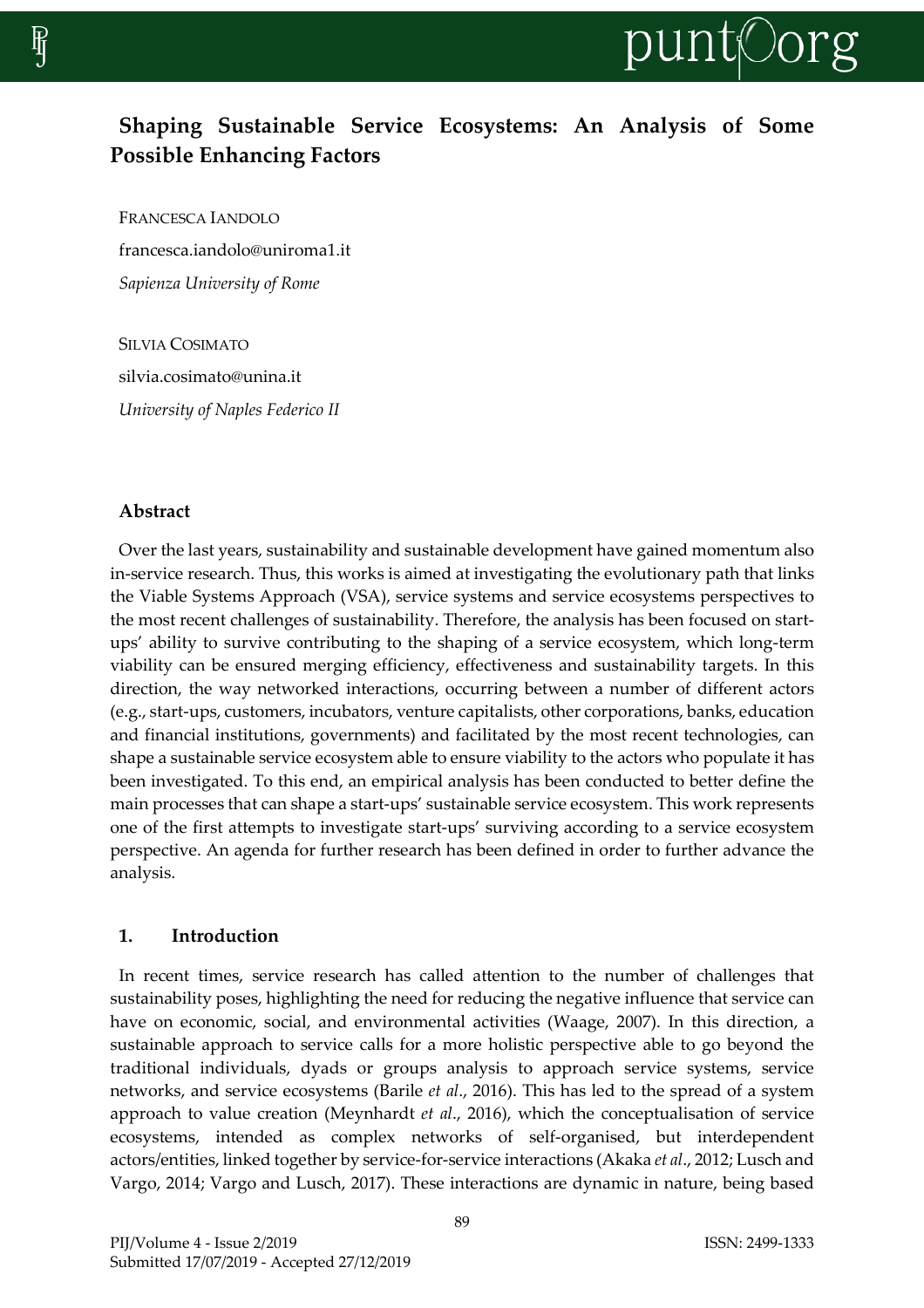# punt©org

on actors/entities ongoing resources' sharing, combining and recombining, which a mutual institutional logic inspires and directs (Vargo and Akaka, 2012). It follows that service ecosystems and the actors that populate their multiple levels (micro, meso and macro) tend to co-evolve in a non-linear way, always adjusting the ecosystem structure to make it viable in the long-run (Vargo *et al*., 2008). Drawing on the more extensive literature on ecosystem, this viability lies also upon the ongoing resource integration for value co-creation, which led to create in a collaborative and dynamic way or to co-create knowledge always new. This conceptualisation lies upon the previous literature on knowledge ecosystems (Nonaka and Takaeuci, 1995; Maracine and Scarlat, 2009; Valkokari, 2015), which more recently also inspired the SD Logic in conceptualising the afore-mentioned service ecosystems (Vargo and Lusch, 2011). Therefore, assuming a more holistic perspective on phenomena, the ecosystem view let to better understand the essential conditions of sustainable development, based on the harmonisation of the socio-economic and environmental context and on the dynamic balancing of intertwined multi-actor interactions (Barile *et al*., 2016). Taking a wider perspective , several potential connections between sustainability and service research can be underlined, merging the foundational concepts of systems thinking (Bogdanov, 1913; Von Bertalanffy, 1969), the VSA (Barile, 2000, 2009; Golinelli, 2000, 2010) with the SD Logic (Vargo and Lusch, 2008, 2016, 2017) and the SS (Spohrer *et al*., 2007; Maglio and Spohrer, 2008). It follows that the analysis has been conducted according to the main conceptualisations of the Viable System Approach (VSA) (Barile, 2000, 2009; Golinelli, 2001; 2010), inspired by Stafford Beer's (1979, 1984) Viable System Model, which represents a suitable interpretative framework for better understanding the importance of sustainability for systems viability (Barile *et al*., 2016).

This study is theoretical in nature, being intended to define and discuss the interactions that shape a sustainable start-ups service ecosystem, based on networked interactions that bond actors to other entities/systems – such as customers, suppliers, incubators, venture capitalists, institutions and government – with the aim of overcoming both inner and contextual constrains (Bala Subrahmanya, 2017).

The remainder of the paper is organised as follows. After a brief investigation of the theoretical background of this analysis, presented in Section 2 (service-for-service relationships; nested and networked interactions; value, efficiency, effectiveness, and sustainability perspectives), Section 3 approaches start-ups according to the ecosystem perspective, describing the interactions occurring between different actors at each level (micro, meso and macro). Section 4 has been dedicated to the theoretical presentation and discussion of the main characteristic of sustainable start-ups service ecosystem at each of three levels. Close implications and final remarks.

# **2. Theoretical background**

# **2.1. The evolutionary path from systems towards ecosystems: a sustainable orientation**

The growing attention that society, policy and science have paid to sustainability led service research to progressively approach this topic (Saviano *et al*., 2017)*.* In fact, the current socioeconomic scenarios, characterised by complex issues such as the dematerialisation, socialisation, networking, servuction and similar, paved the way for analysing the single elements of businesses structures as well as their systems' dynamics (Spender, 1996), inspiring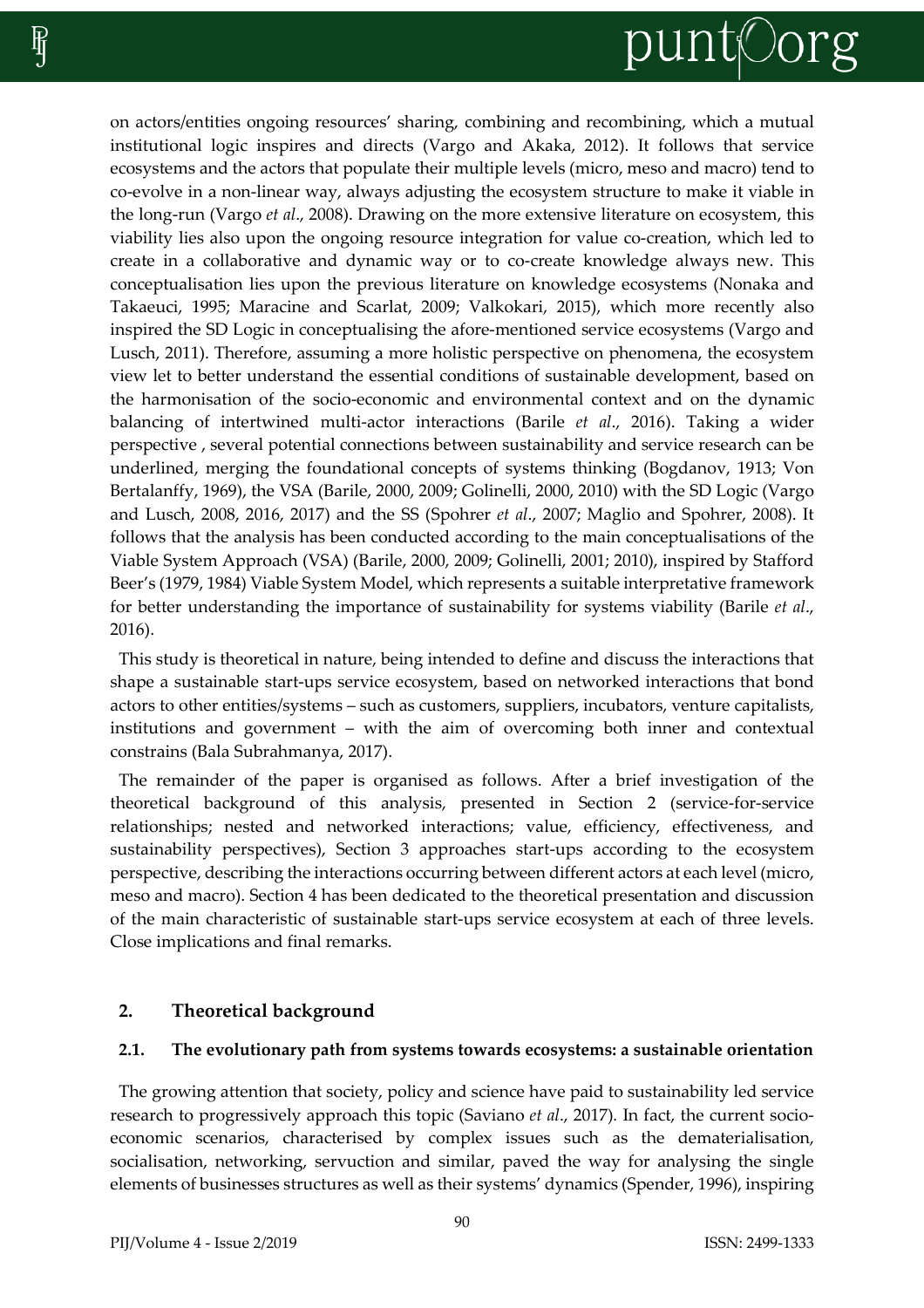# punt©org

the VSA double approach to phenomena. This approach analyses both the single elements and the relations that bind them together shaping a 'structure' and focusing on the interactions that characterise the functioning of a system in its context (Barile *et al*., 2012). In the aforementioned context, systems aim to stay viable and survive in the long-run (Beer, 1985; Golinelli, 2010), adapting themselves to environmental changes and adjusting the role they perform in each context. To achieve this goal, systems have to change the way they interact with others (e.g., suppliers, customers or other stakeholders; Barile *et al*., 2016). In this sense, the VSA based service interactions (or service-for-service exchange) on resource (mainly information) sharing, essential for co-creating value. Therefore, *service-for-service relationships* (Vargo and Lusch, 2008) should be based on 'consonance', or on the closeness between the different entities that populate a system (Barile, 2009; Barile *et al*., 2012). Consonance can also evolve in 'resonance', a spread harmony due to the reciprocal understanding and value alignment, which drives the afore-mentioned entities towards a common goal (Barile, 2009; Barile and Polese, 2011; Barile *et al*., 2013). It follows that multiple interactions occurring between multiple entities can shape those network configurations on which service systems', intended as "value-co-creation configurations of people, technology, and value propositions connecting internal and external service systems and shared information (e.g., language, laws, measures and methods)" (Maglio and Spohrer, 2008: 18), are built. Thus, those network configurations bond together entities or actors with different aims, interests and values, but with a shared goal (Barile *et al*., 2016).

Focusing on the nested and networked interactions occurring between the entities/actors that populate service systems, SD Logic made the scope of service logic wider (Barile *et al*., 2016), introducing in its core narrative the conceptualisation of service ecosystems (Vargo and Lusch, 2008, 2017; Vargo and Akaka, 2012). Thus, service ecosystems have been defined as "relatively self-contained, self-adjusting system(s) of resource-integrating actors connected by shared institutional logics and mutual value creation through service exchange" (Vargo and Lusch, 2011: 161), which core elements are actors' engagement and the ongoing resource integration for value co-creation (Storbacka *et al*., 2016). Focusing on *value*, it worth noting that it is at the same time an individual and a collective phenomenon, which emergence should be investigated at each of the three ecosystem levels, micro-, meso- and macro-level (Chandler and Vargo, 2011). This implies the need for going beyond a network perspective (static) to underline the inner dynamics of system behaviours spanning across the afore-mentioned levels (Vargo and Lush, 2014; Haase and Pick, 2015). Thus, assuming a systems perspective, value is not created in isolation, but rather it "emerges from micro-macro links in service ecosystems" (Meynhardt *et al*., 2016: 2981). This implies that value co-creation occurs when entities/actors are engaged with a mutual goal through shared institutions (humanly devised schemas, norms and regulations that enable and constrain the behaviour of social actors) and institutional arrangements (sets of interrelated institutions) (Lusch *et al*., 2016; Vargo and Lusch, 2017). In other words, value is co-created when actors' interactions are based on a structural consonance that led to values' alignment essential for achieving common goals (Barile *et al*., 2014).

The wider perspective of ecosystem approach, exploiting actor engagement in resource integration for an ongoing value co-creation (Vargo and Lusch, 2016), can boost those socioeconomic changes essential for sustainable development (Pels *et al*., 2014; Saviano *et al*., 2017). In this sense, Spohrer and Kwan (2009) considered *sustainability* as rising from balanced interactions between environmental, social and economic systems. This implies the double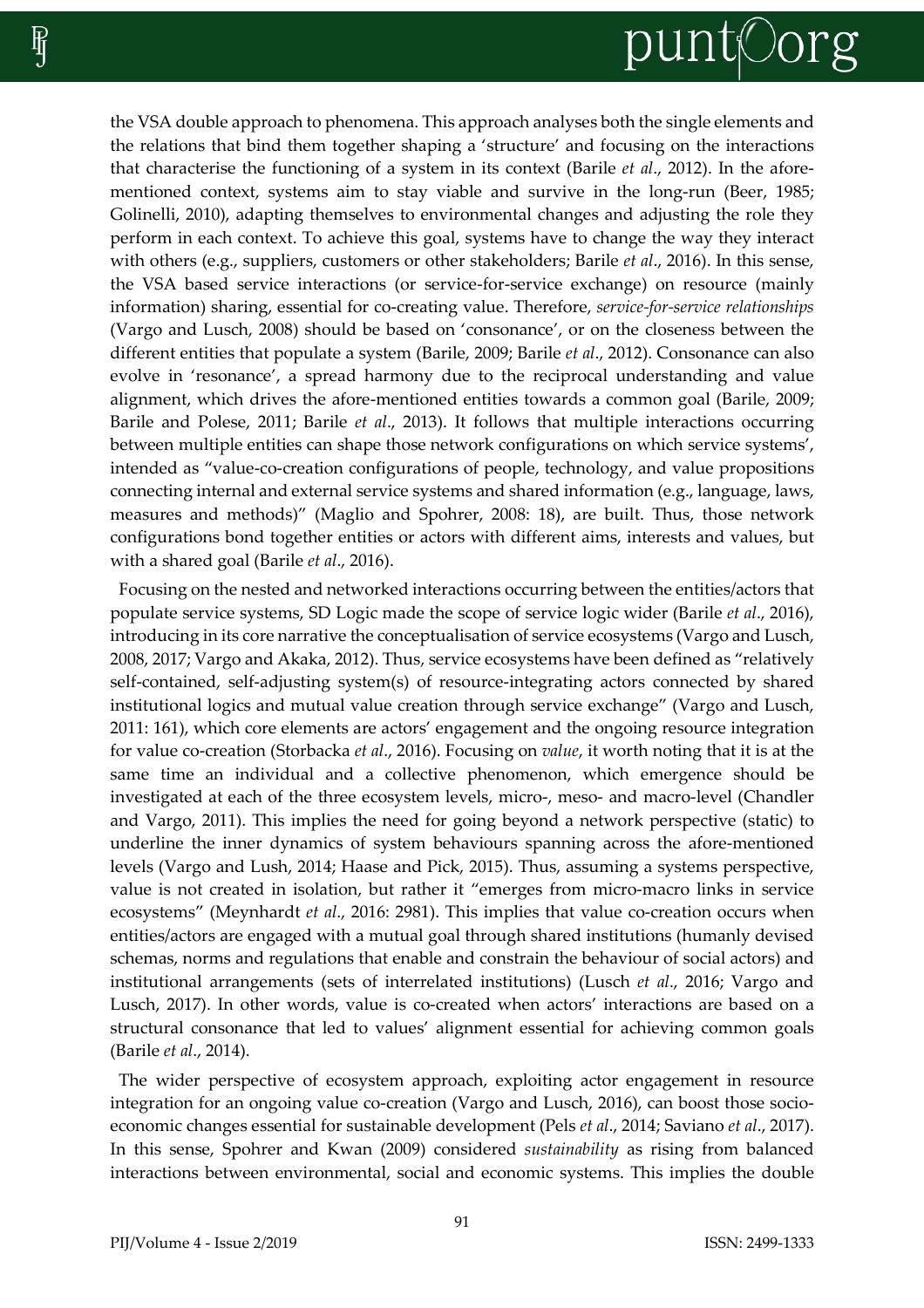

ability in preventing or minimising those systems' interactions that can co-destroy value and in optimising value creation for others (Van Riel *et al*., 2019). In a similar vein, Reynoso (2009) maintained that (eco)systems' long-lasting viability should be rooted on "balanced integration of economic, social and environmental values" (Reynoso, 2009: 475), opening to a shifting perspective that approaches actors as real suppliers of sustainability (Wolfson *et al*., 2011), underlining the importance of engagement with a common value creation network (or service ecosystem). More recently, Polese *et al*. (2017) maintained that service ecosystems can be considered sustainable just when "actors/systems interact sharing the final purpose of the ecosystem, following sustainable principles, reducing their own expectations and generating benefits primarily for the whole ecosystem" (Polese *et al*., 2017: 788).

# **2.2. The role of ICTs in ensuring sustainability for service ecosystems / Information and communication technologies for service ecosystem sustainability**

Over the last decades, Information and Communication Technologies (ICT) have developed rapidly, becoming even more pervasive and ubiquitous. The disruptive potential of the most recent technologies has boosted the interactions among ecosystems' actors offering a more efficient and effective resource sharing (Lusch and Nambisan, 2015; Caputo and Walletzký, 2017). Thus, resource exchange is broadly considered the *sine qua non* for value co-creation (Prahalad and Ramaswamy, 2004; Ramaswamy and Gouillart, 2010), which technologies facilitate offering the right source of resources (information, capabilities, skills, etc.) (Hsu and Spohrer, 2009).

More recently, Service-Dominant (SD) Logic considered technologies able to enhance the density of the resources exchanged at different ecosystem levels (micro, meso and macro) (Michel *et al*., 2008). In this sense, acting as interactions enabler, technologies can help actors in mixing and matching "a trinity of resources: competences, relationships, and information" (Lusch and Nambisan, 2015: 164), changing the way digital and physical ecosystem components are combined and recombined (Breidbach and Maglio, 2016). Moreover, due to their high interface potential ICTs offer more engagement opportunities, a higher degree of resource integration and, in so doing, a venue for more viable systems solutions (Lusch and Nambisan, 2015; Göbel and Cronholm, 2017). More in details, these technologies facilitate those actors' interactions that contribute to the dynamic adjustment of a service ecosystem for achieving consonance with its context and, thus, for preserving its stability, viability and sustainability over the time (Barile and Polese, 2010: 30). Even though the literature has investigated the influence that technologies can have on the efficiency of ecosystem processes and the effectiveness of their outcomes, further research is still needed for better understand their potential in ensuring long-term viability or sustainability (Barile and Saviano, 2018). In fact, according to Saviano *et al*. (2010, 2017) (eco)systems' viability lies upon the ability to harmonise the internal processes *efficiency*, results' *effectiveness* for the whole context (or each ecosystem level) and the sustainability for the wider environment (e.g., the service ecosystem itself). In this direction, technologies – acting as interactions' enabler – can enhance those ongoing processes of value co-creation that contribute to ecosystems' long-term viability, balancing efficiency (or doing things in *the right way*), effectiveness (or the *right things* that must be done) and sustainability (or the effort towards the establishment of the *right relationships* with other systems) (Sphorer *et al*., 2007).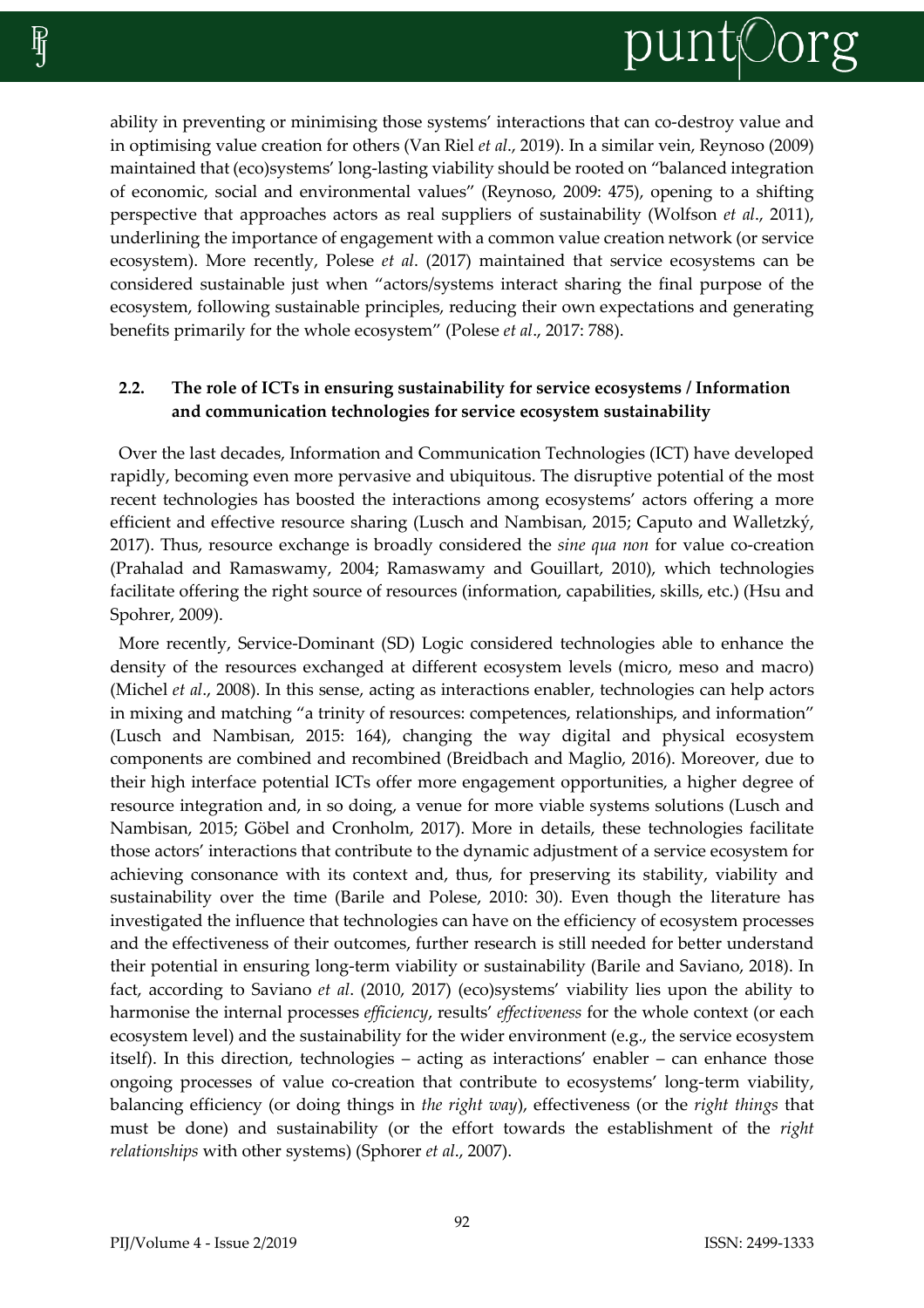

# **2.3. ICTs role in shaping a start-ups ecosystem**

The European Startup Monitor (ESM) (Kollmann *et al*., 2016) defined start-ups as "companies under the age of ten and have high aspirations in terms of employee growth and sales" (Kollmann *et al*., 2016: 55). These companies have been also considered "human institution designed to deliver a new product or service under conditions of extreme uncertainty" (Ries, 2011: 17), which development is constrained by the lack of tangible and intangible resources (Wymer and Regan, 2005). To counteract this situation, start-ups should establish collaborative relationships especially with external partners (Teece, 2010; Kask and Linton, 2013), creating a relational network able to boost resource sharing essential for nourishing their viability. This implies that start-ups "are not individual companies, they live in an ecosystem that includes other start-ups, universities, incubators, investors, among other elements" (Nougera *et al*., 2016: 51). In this sense, incubators and/or accelerators as well as local policy agencies act as coordinating entities, which boost actors' interactions through shared institutions able to inspire and direct towards shared goals (Alvarez *et al*., 2018). This implies that the long-run viability of start-ups service ecosystem mainly depends on actors' engagement in resource sharing: a process driven by specific institutions and institutional arrangement and enhanced by digital technologies (Lusch and Nambisan, 2015; Vargo and Lusch, 2017). In this sense, Orlikowski's (1992) structuration model of technology let better understand the role that technologies (influenced and directed by institutions) can have on value co-creation process (Akaka and Vargo, 2012) in terms of resource (mainly knowledge) sharing.

Service ecosystem perspective approached technologies as dynamic resources (Akaka and Vargo, 2014) or as a useful knowledge (Mokyr, 2004) that can contribute to co-create value, enabling resource sharing within and across service (eco)systems levels (Maglio and Spohrer, 2008; Chandler and Vargo, 2011). In this sense, digital technologies can support the shaping and the sustainability of a start-up ecosystem, boosting its actors' evolution and adaptiveness to the changing and unpredictable conditions of a complex and hyper-competitive environment (Palumbo *et al*., 2017). Follows a brief description of the main actors' interactions that – at different levels – contribute to shaping a sustainable start-ups service ecosystem.

# **3. Shaping the micro-, meso- and macro-level of a sustainable start-up service ecosystem**

Drawing on the previous consideration, start-ups service ecosystems are built upon a system of resource-integrating actors, such as service organisations, clients, venture capitalists, incubators, spin-offs, banks, other corporations, universities, public institutions and government (Spender *et al*., 2017). These actors – connected by shared institutions (regulations, laws, policies, etc.) – share their resources to co-create mutual value for adding sustainability to the ecosystem they belong. In this sense, technologies, acting as interactions' enabler, facilitate actors' access to resources (mainly information) (Palumbo *et al*., 2017) making them able to create new and higher-order ones (knowledge). In other words, technologies provide those essential rules or institutions – or humanly devised schemas, norms and regulations (Koskela-Huotari and Vargo, 2016; Vargo *et al*., 2017) – that hold together the ecosystem, boosting Actor-to-Actor (A2A) interactions that, according to a circular logic, nourish process efficiency, output effectiveness and, then, ecosystem sustainability.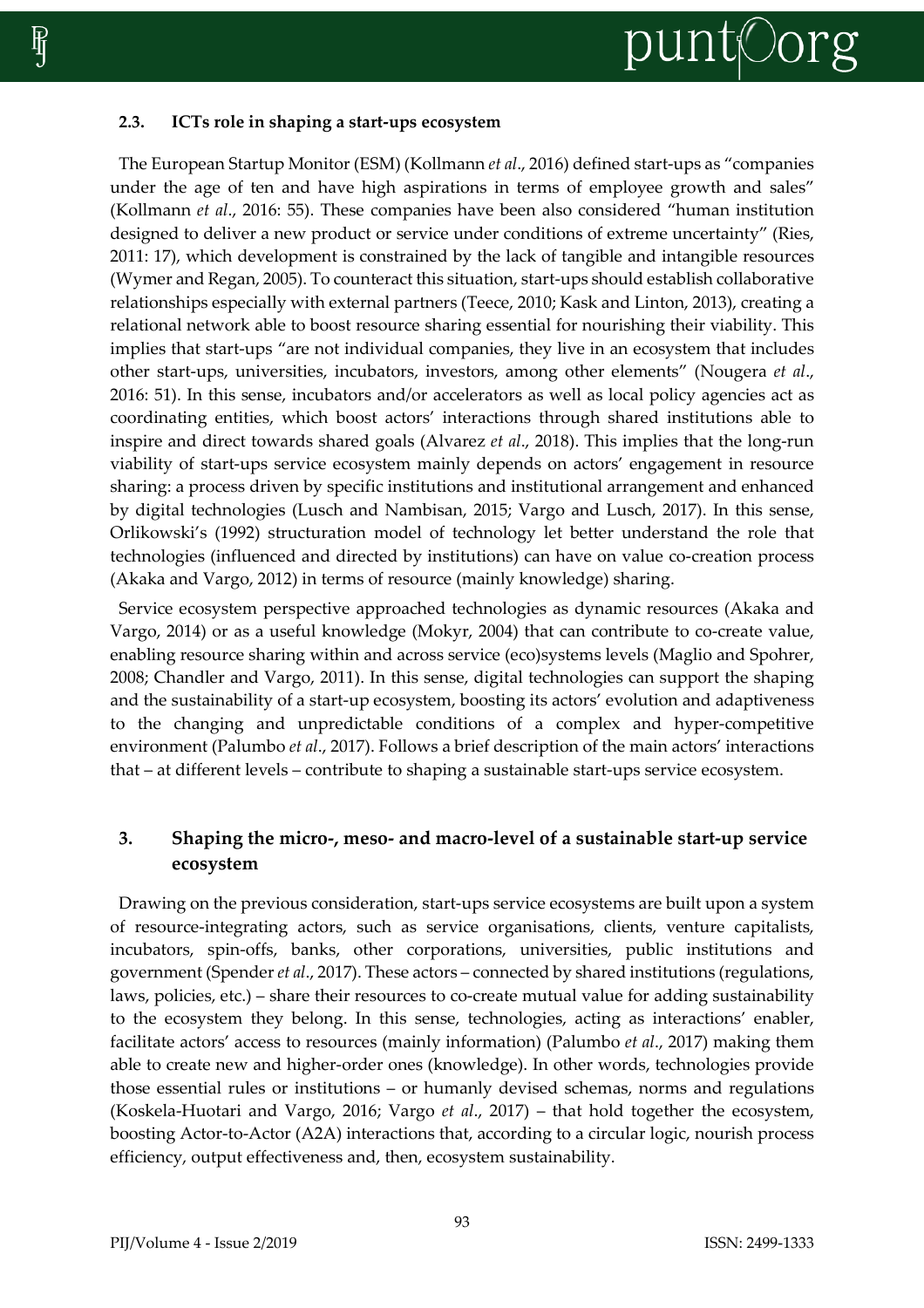### **3.1. The micro-level interactions**

At the micro-level of an ecosystem, interactions are dyadic in nature, occurring between the focal companies (start-ups), customers, and other service providers (e.g., suppliers). These interactions are based on service-for-service exchanges, occurring in a direct and reciprocal way between dyads of actors (Beirao *et al*., 2016). Dyadic interactions are built upon the exchange, the combination and the recombination of resources (Vargo *et al*., 2008; Chandler and Vargo, 2011; Vargo and Lusch, 2011), shaping the context in which start-ups together with customers and other service providers are engaged in value co-creation process (Storbacka *et al*., 2016). Thus, the afore-mentioned context let to understand the reasons micro-level actors are engaged in resource integration for creating new and higher-order ones (Palumbo *et al*., 2017).

At this level, also thanks to the enhancing role of technologies, customers are even more involved in resource exchange together with other service providers (e.g., suppliers) pointing to create new and sometimes innovative technical, market, managerial and financial knowledge (Hardyman *et al*., 2015).

What mainly characterises the micro-level of a start-ups service ecosystem is actors' engagement, which boosts those dyadic interactions (Beirao and Patricio, 2016) occurring between start-ups and other service providers (e.g., suppliers, partners, etc.) as well as startups and customers. At this level, the afore-mentioned individual actors tend to be engagement in collaborative and cooperative interaction, according to which they share, combine and recombine their personal resources (mainly information, skills and knowledge) to produce new ones (e.g., new products or services, new processes, new markets, new business models, etc.). Moreover, policy, legal and financial arrangements (institutional logic) shape the context in which starting from the micro-level actors are engaged in different resource integration patterns.

#### **3.2. The sustainable start-up service ecosystems: the meso level interactions**

At the meso-level of a start-up ecosystem, situational and transformational mechanisms occur paving the way for the understanding of emerging dynamic changes (Dopfer *et al*., 2004; Jepperson and Meyer, 2011). At this level are usually situated the so-called middle-range organisations or coordinating entities, which participate to those transformational mechanisms that bond micro-level process of actors' engagement to the process of value cocreation occurring at the macro-level (Storbacka *et al*., 2016). As stated, other organisations populate the meso-level, such as incubators, venture capitalists, banks and other corporation, which directly and indirectly interact to co-create value. It follows that resource sharing at the core of value co-creation is based on information flow and on communication between the actors (organisations) placed at this level and those (start-ups, clients, service providers) placed at the micro-level. Thus, the interactions occurring at the meso level shape the right context (Spender *et al*., 2017) for value co-creation, facilitating the access to and the sharing of resources (e.g., knowledge, information, financing, etc.) and therefore start-ups growth. In this sense, acting as interactions enablers, technologies boost that knowledge sharing and transfer essential for triggering products, services or processes innovation, performances enhancement, and growth in investment intensity in R&D (Soetanto and Van Geenhuizen, 2015).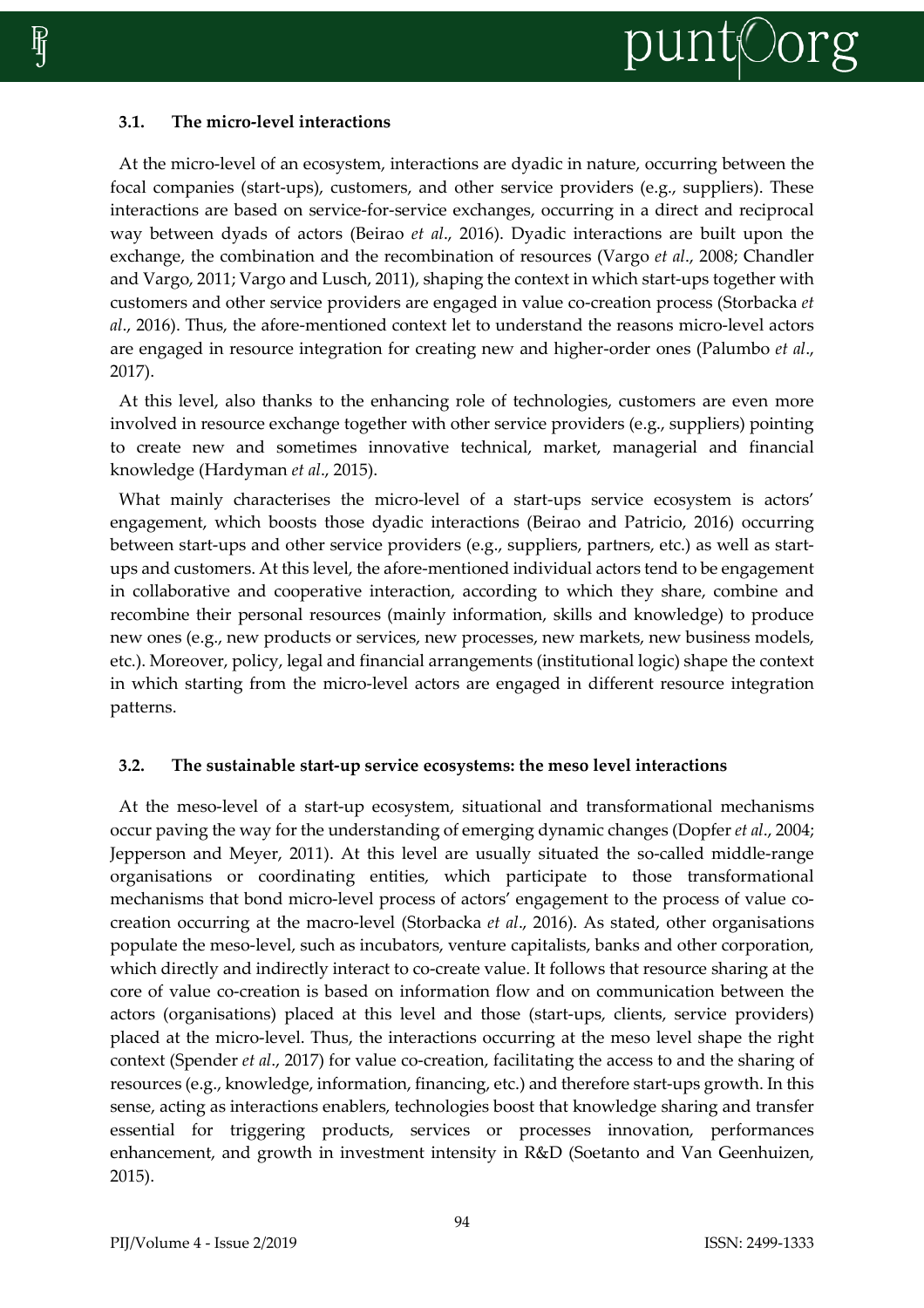

Focusing on financial organisations such as banks and/or venture capitalists, their intra- and inter-level collaborative interactions are often aimed at offering financial support to start-ups, bridging the gap that public programmes usually create. In a similar vein, incubators participates to start-ups lifecycle from "the pre-seed stage until the commercialization stage" (Spender *et al*., 2017: 20), stimulating at each of these stage innovation, acting for example as technology incubator (Kaufmann and Schwartz, 2008), industrial incubator (Rasmussen and Clausen, 2015), and university incubator (Rubin *et al*., 2015). Moreover, start-ups viability can be also nourished interacting with other corporations, especially when bigger in dimension, for example, developing outside-in and platform start-up programmes (Weiblen and Chesbrough, 2015) intended to create long-lasting partnerships (Simon, 2018) with the other middle-range organisations that populate the meso level. Therefore, venture capitalists, incubators, spin-off and other corporations actively contribute to boosting the (co)creation of new knowledge to share inside and outside this level (Ferrary and Granovetter, 2009; Albats *et al*., 2018).

In sum, these meso level actors contribute to long-lasting viability of the ecosystem selecting, mentoring and championing start-ups projects (Ferrary and Granovetter, 2009; Strömsten and Waluszewski, 2012), which can develop a network of interactions in which the meso level organisations perform as resource interfaces to micro-level actors. In this sense, for example, spin-offs represent the right interface for enhancing start-ups interaction and collaboration with universities (Albats *et al*., 2018), in order to "reduce the time and effort allocated for exploring external resources" (Wareham *et al*., 2014: 35).

#### **3.3. The sustainable start-up service ecosystems: the macro level interactions**

Macro-level actors are national and international government, educational and legal institutions, which contribute to shaping service ecosystems, driving the behaviour of both micro and meso level actors. This is possible setting the institutional and policy conditions for the implementation and the proper functioning of the ecosystem (Beirao *et al*., 2017). This implies the definition of those shared norms and rules (institutions), which enable or constrain the meso and micro-level interactions (Lusch and Vargo, 2014). In this sense, the role of government in the emergence of new institutions and institutional arrangements is fundamental for the sustainability of the whole ecosystem (Beirao *et al*., 2017). Thus, macrolevel actors contribute to improving processes' efficiency, system effectiveness and, therefore, the long-run surviving or sustainability of the ecosystem itself. More in details, government and institutional organisations set the right conditions for start-ups growth and viability, supporting knowledge-intensive, research-based and high-technology-based interactions (Carayannis *et al*., 2018) thanks to the establishment of a dense interaction network able to boost organisations evolution according to the ever-changing external environment (Lee and Shin, 2018). However, further investigations are needed for a better understanding of how and which government programmes and policies might be appropriate for supporting and promoting start-ups' sustainability growth.

Moving the focus on financial institutions, they are used to set the rules, regulations and laws that drive start-ups access to financial resources as well as their interactions with meso level financial actors (e.g., venture capitalists, banks, spin-offs, and other corporations). Finally, education institutions act as interface between knowledge producers and consumers (e.g.,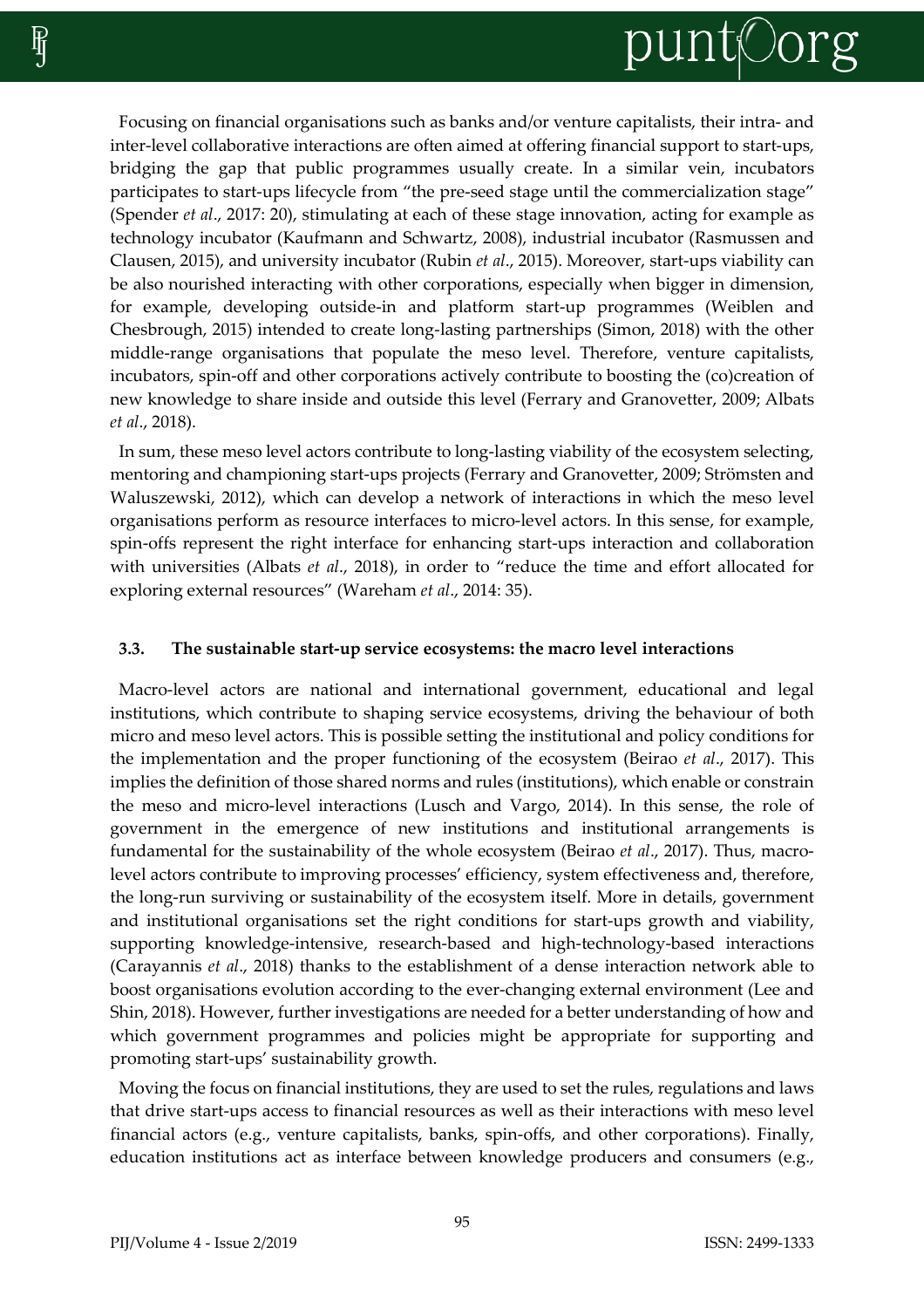

start-ups), supporting them in defining opportunities, mobilise resources and create an organisation (McDermott *et al*., 2018).

Figure 3.3.1 depicts the multi-actor interactions that shape a sustainable start-up service ecosystem.



Figure 3.3.1. Sustainable Start-ups service ecosystem (source: authors' elaboration).

# **4. Implications and final remarks**

This study has been intended to better understand the interactions that shape and make sustainable a start-ups service ecosystem. In this direction, multi-actors inter and intra levels interactions have been described and argued, defining a system approach to start-ups development, which is supported by the active contribution of customers, service providers, incubators, venture capitalists, institutions and other relevant stakeholders (Ries, 2011).

Assuming a service ecosystem perspective, it has been possible to define and support multiple and more effective sustainable co-creating interactions (Pels *et al*., 2014) able to offer mutual and inclusive outcomes. To this end, it is fundamental the promotion of an open and easy access to resources, enabled by technologies, that can enhance at the micro level the engagement of actors in resource sharing, combination and recombination facilitated by the collaborative relationships established with the meso level organisations and driven by the institutions created at the macro level. In this direction, technology enhance those interchangeable multi-actor interactions, which – according to the Actor-to-Actor (A2A) logic – makes all socio-economic actors able to participate in value creation in a fundamentally similar way (Wieland *et al*., 2016). Moreover, the A2A logic led to better understand the importance and the criticality of actors' willingness to share and combine their personal resources for generating new knowledge, characterised by a growing density due to the good integration within the ecosystem itself (Chen and Liang, 2011; Nonaka and Toyama, 2015). In this sense, technologies facilitating multi-actor interactions and the subsequent resource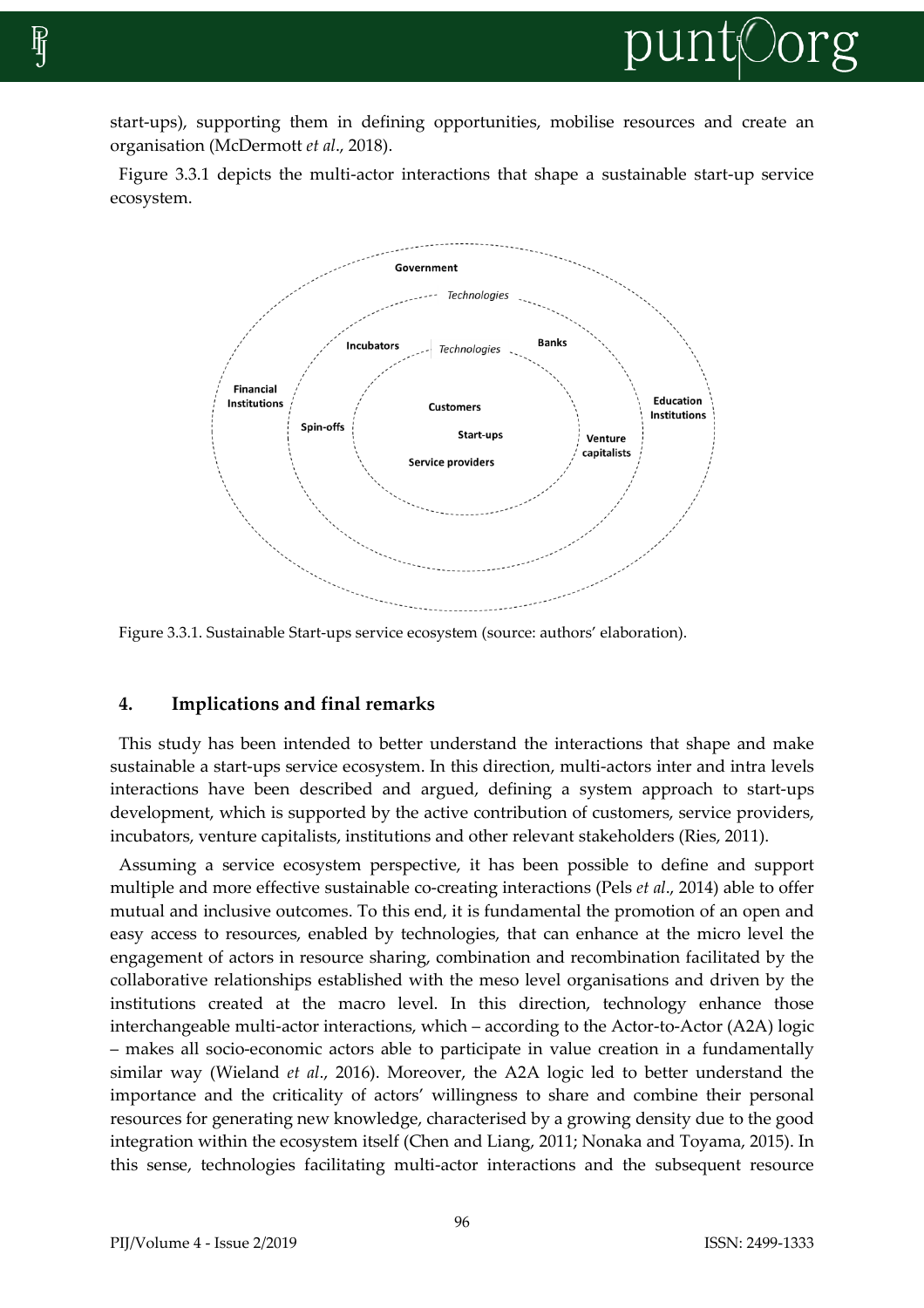

sharing (mainly information) can lead to creating new ones, especially new and more dense knowledge able to nourish the long-term viability of a service ecosystem. Thus, the ecosystem perspective can boost knowledge exchanged opportunities and 'seed' 'positive behavioural antecedents'. This implies that technologies can enhance start-ups viability, boosting actors' engagement in the process of mutual resource sharing, with a number of different actors (e.g., customers, incubators, education institutions, governments, etc.). Therefore, the classification rising from the theoretical analysis might support start-ups in achieving a more effective resource management, also through the establishment of collaborative co-creative partnership with other actors (e.g., the middle range organisations placed at the meso level), pointing to ensure to all involved parties a long-lasting viability (Barile *et al*., 2016). Even if the findings showed the importance of institutions for governance and viability purpose (Vargo and Lusch, 2017), further empirical research is still needed, in order to address the effective contribution of each actor to ecosystem efficiency, effectiveness and sustainability.

#### **Keywords**

service systems; service ecosystems; viable systems approach (VSA); service-dominant (SD) logic; sustainability; start-ups

#### **References**

- Akaka, M.A., and Vargo, S.L. (2014), "Technology as an Operant Resource in Service (Eco) Systems", *Information Systems and e-Business Management*, 12 (3): 367–384.
- Akaka, M., Vargo, S.L., and Lusch, R.F. (2012), "An Exploration of Networks in Value Cocreation: A Service-Ecosystems View", in S.L. Vargo and R.F. Lusch (eds), *Toward a Better Understanding of the Role of Value in Markets and Marketing*, Special Issue of *Review of Marketing Research*, 9: 13–50.
- Albats, E., Fiegenbaum, I., and Cunningham, J.A. (2018), "A Micro Level Study of University Industry Collaborative Lifecycle Key Performance Indicators", *The Journal of Technology Transfer*, 43 (2): 389–431.
- Alvarez, S., Carayannis, E.G., Dagnino, G.B., and Faraci, R. (2018), "Introduction: Entrepreneurial Ecosystems and the Diffusion of Startups", in E.G. Carayannis, G.B. Dagnino, S. Alvarez and R. Faraci (eds), *Entrepreneurial Ecosystems and the Diffusion of Startups*, 1–10,London: Edward Elgar Publishing.
- Andersson, E., McPhearson, T., Kremer, P., Gomez-Baggethun, E., Haase, D., Tuvendal, M., and Wurster, D. (2015), "Scale and Context Dependence of Ecosystem Service Providing Units", *Ecosystem Services*, 12: 157–164.
- Bala Subrahmanya, M.H. (2017), "How Did Bangalore Emerge as a Global Hub of Tech Start-Ups in India? Entrepreneurial Ecosystem: Evolution, Structure and Role", *Journal of Developmental Entrepreneurship*, 22 (1): 1–22.
- Barile, S. (2000), *Contributi sul Pensiero Sistemico in Economia d'Impresa*, Salerno: Arnia.
- Barile, S. (2009), *Management Sistemico Vitale* (Vol. 1), Turin: Giappichelli.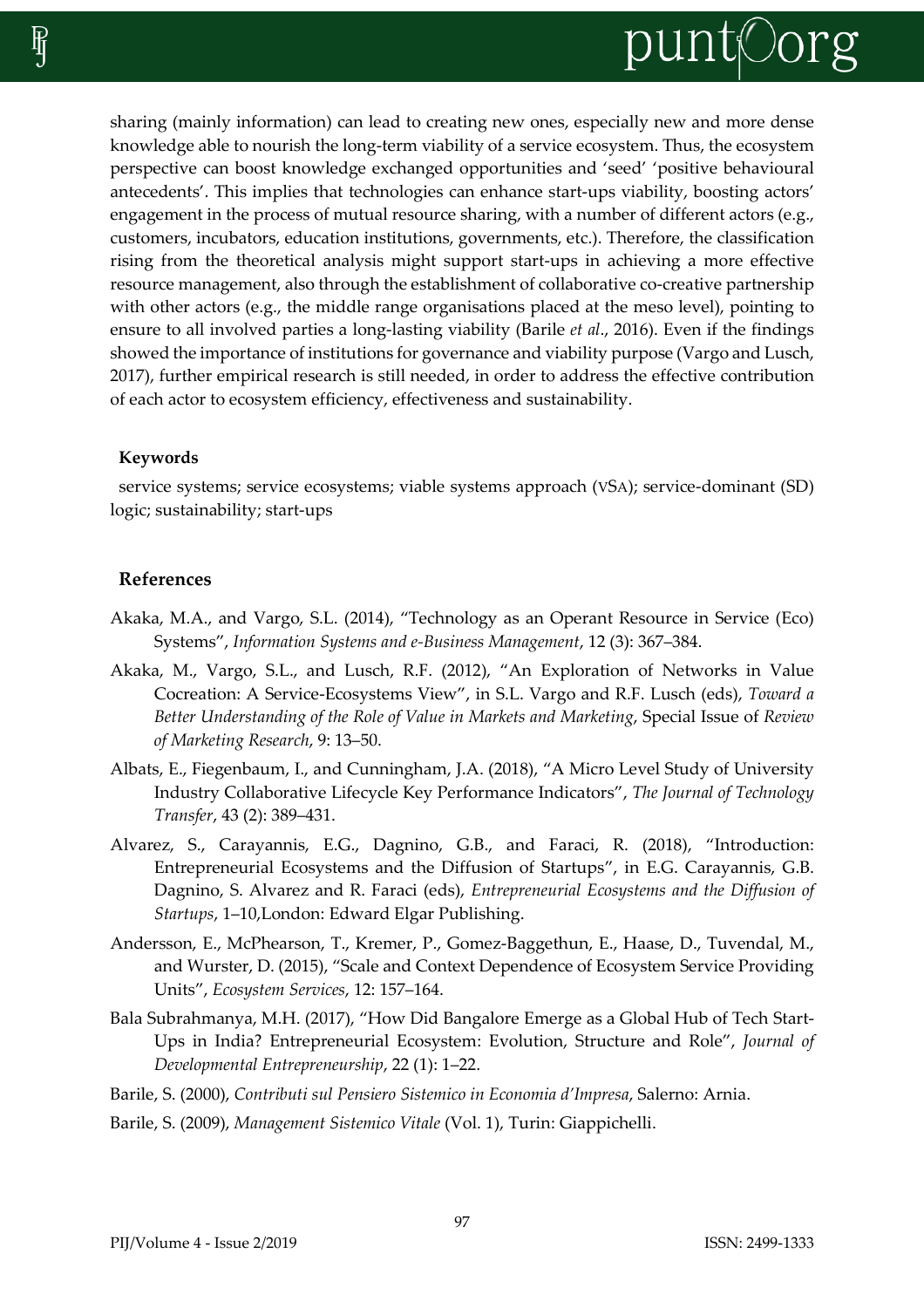

- Barile, S., and Polese, F. (2011), "An Introduction to the Viable Systems Approach and its Contribution to Marketing", in S. Barile (ed.), *Contributions to Theoretical and Practical Advances in Management: A Viable System Approach*, 1–39, Rome: Aracne.
- Barile, S., and Polese, F. (2010), "Smart Service Systems and Viable Service Systems: Applying Systems Theory to Service Science", *Service Science*, 2 (1-2): 21–40.
- Barile, S., and Saviano, M. (2018), "Complexity and Sustainability in Management: Insights from a Systems Perspective", in S. Barile, M. Pellicano and F. Polese (eds), *Social Dynamics in a Systems Perspective*, 39–63, Cham (Switzerland): Springer.
- Barile, S., Carrubbo, L., Iandolo, F., and Caputo, F. (2013), "From 'EGO' to 'ECO' in B2B Relationships", *jbm – Journal of Business Market Management*, 6 (4): 228–253.
- Barile, S., Lusch, R., Reynoso, J., Saviano, M., and Spohrer, J. (2016), "Systems, Networks, and Ecosystems in Service Research", *Journal of Service Management*, 27 (4): 652–674.
- Barile, S., Saviano, M., Polese, F., and Di Nauta, P. (2012), "Il Rapporto Impresa-Territorio tra Efficienza Locale, Efficacia di Contesto e Sostenibilità Ambientale", in S. Barile, M. Saviano, F. Polese and P. Di Nauta (eds), *Il Rapporto Impresa-Territorio tra Efficienza Locale, Efficacia di Contesto e Sostenibilità Ambientale*, 387–402, Lecce: Università del Salento.
- Beer, S. (1979), *The Heart of Enterprise* (Vol. 2), London: John Wiley & Sons Inc.
- Beer, S. (1984), "The Viable System Model: Its Provenance, Development, Methodology and Pathology", *Journal of the Operational Research Society*, 35 (1): 7–25.
- Beer, S. (1985), *Diagnosing the System for Organizations*, London: John Wiley & Sons Inc.
- Beirão da Veiga, L., Brezzi, F., Marini, L.D., and Russo, A. (2016), "Virtual Element Method for General Second-Order Elliptic Problems on Polygonal Meshes", *Mathematical Models and Methods in Applied Sciences*, 26 (4): 729–750.
- Beirão, G., Patrício, L., and Fisk, R.P. (2017), "Value Cocreation in Service Ecosystems: Investigating Health Care at the Micro, Meso, and Macro Levels", *Journal of Service Management*, 28 (2): 227–249.
- Bogdanov, A.A. (1913), *Vseobshchaia organizatsionnaia nauka: Tektologiia* [Theory of Organization, or Tektology], Saint Petersburg: Izdanie M.I. Semenova.
- Breidbach, C.F., and Maglio, P.P. (2016), "Technology-Enabled Value Co-Creation: An Empirical Analysis of Actors, Resources, and Practices", *Industrial Marketing Management*, 56: 73–85.
- Caputo, F., and Walletzký, L. (2017), "Investigating the Users' Approach to ICT Platforms in the City Management", *Systems*, 5 (1): 1–15.
- Carayannis, E.G., Dagnino, G.B., Alvarez, S., and Faraci, R. (eds) (2018), *Entrepreneurial Ecosystems and the Diffusion of Startups*, New York (NY): Edward Elgar Publishing.
- Chandler, J.D., and Vargo, S.L. (2011), "Contextualization and Value-In-Context: How Context Frames Exchange", *Marketing Theory*, 11 (1): 35–49.
- Chen, D.N., and Liang, T.P. (2011), "Knowledge Evolution Strategies and Organizational Performance: A Strategic Fit Analysis", *Electronic Commerce Research and Applications*, 10 (1): 75–84.
- Dopfer, K., Foster, J., and Potts, J. (2004), "Micro-Meso-Macro", *Journal of Evolutionary Economics*, 14 (3): 263–279.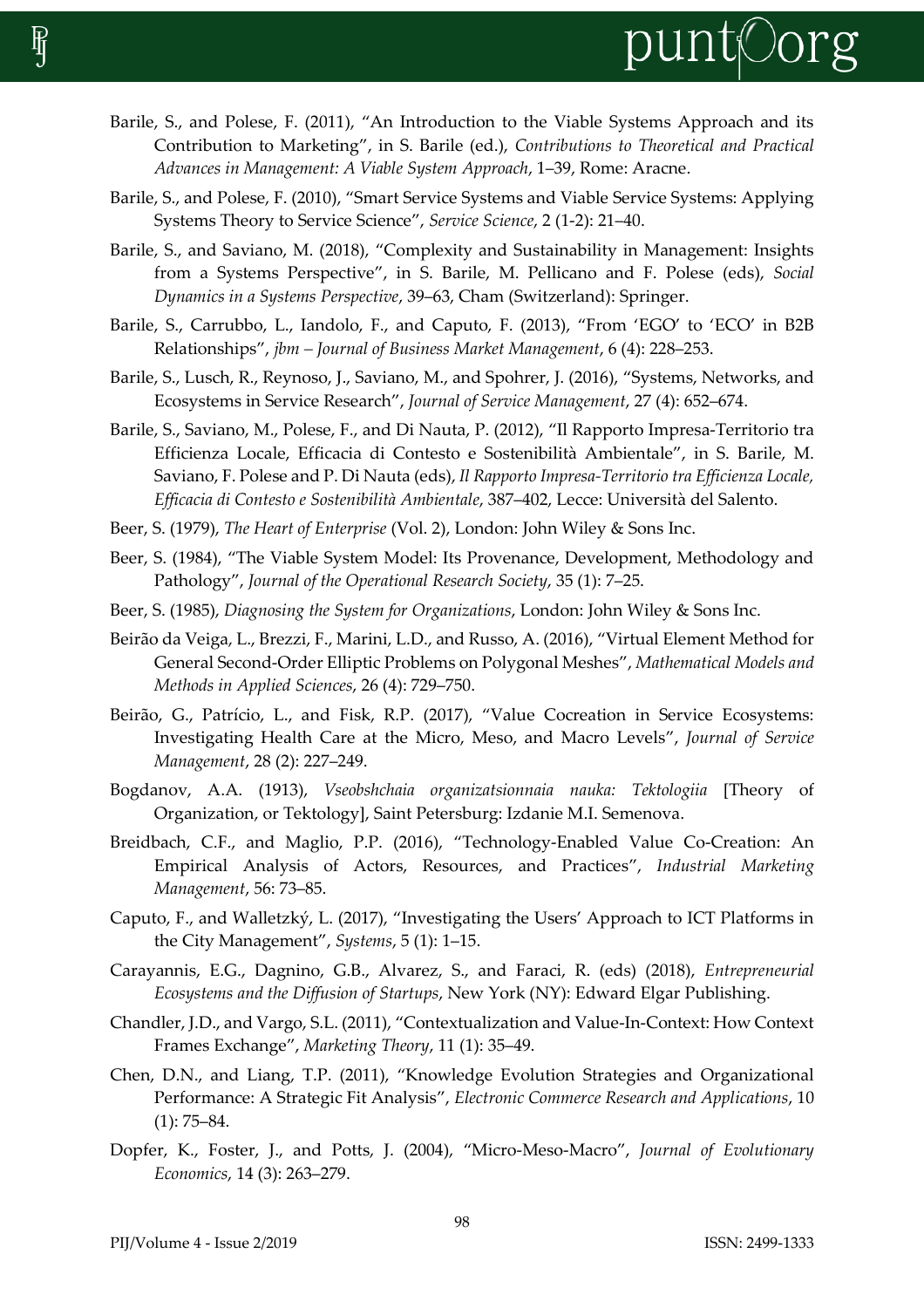

- Enquist, B., Petros Sebhatu, S., and Johnson, M. (2015), "Transcendence for Business Logics in Value Networks for Sustainable Service Business", *Journal of Service Theory and Practice*, 25 (2): 181–197.
- Ferrary, M., and Granovetter, M. (2009), "The Role of Venture Capital Firms in Silicon Valley's Complex Innovation Network", *Economy and Society*, 38 (2): 326–359.
- Göbel, H., and Cronholm, S. (2017), "Guidelines for Service-Dominant Logic: Empirical Experiences from IT Service Management", in E. Gummesson, C. Mele and F. Polese (eds), *Service Dominant Logic, Network and Systems Theory and Service Science: Integrating Three Perspectives for a New Service Agenda*, 6–9, Proceedings of the 5 th Naples Forum on Service.
- Golinelli, G.M. (2000), *L'Approccio Sistemico al Governo dell'Impresa* (Vol. 1), Padova: CEDAM.
- Golinelli, G.M. (2010), *Viable Systems Approach (VSA): Governing Business Dynamics*, Padova: CEDAM.
- Haase, M., and Pick, D. (2015), "Value Creation in Sharing Networks: Towards a Typology of Sharing Networks", in M. Bruhn and K. Hadwich (eds), *Interaktive Wertschöpfung durch Dienstleistungen: Strategische Ausrichtung von Kundeninteraktionen, Geschäftsmodellen und sozialen Netzwerken. Forum Dienstleistungsmanagement*, 439–468, Wiesbaden: Springer Gabler.
- Hardyman, W., Daunt, K.L., and Kitchener, M. (2015), "Value Co-Creation through Patient Engagement in Health Care: A Micro-Level Approach and Research Agenda", *Public Management Review*, 17 (1): 90–107.
- Hsu, C., and Spohrer, J.C. (2009), "Improving Service Quality and Productivity: Exploring the Digital Connections Scaling Model", *International Journal of Services Technology and Management*, 11 (3): 272–292.
- Jepperson, R., and Meyer, J.W. (2011), "Multiple Levels of Analysis and the Limitations of Methodological Individualisms", *Sociological Theory*, 29 (1): 54–73.
- Kask, J., and Linton, G. (2013), "Business Mating: When Start-Ups Get It Right", *Journal of Small Business & Entrepreneurship*, 26 (5): 511–536.
- Kaufmann, D., and Schwartz, D. (2008), "Networking: The "Missing Link" in Public R&D Support Schemes", *European Planning Studies*, 16 (3): 429–440.
- Kollmann, T., Stöckmann, C., Hensellek, S., and Kensbock, J. (2016), *European Startup Monitor 2016*, Duisburg-Essen: Universität Duisburg-Essen Lehrstuhl für E-Business. Available online at at https://duepublico2.unidue.de/servlets/MCRFileNodeServlet/duepublico\_derivate\_00043444/ESM\_2016.pdf (last accessed: April 15, 2019).
- Koskela-Huotari, K., and Vargo, S.L. (2016), "Institutions as Resource Context", *Journal of Service Theory and Practice*, 26 (2): 163–178.
- Koskela-Huotari, K., Edvardsson, B., Jonas, J.M., Sörhammar, D., and Witell, L. (2016), "Innovation in Service Ecosystems: Breaking, Making, and Maintaining Institutionalized Rules of Resource Integration", *Journal of Business Research*, 69 (8): 2964–2971.
- Lee, I., and Shin, Y.J. (2018), "Fintech: Ecosystem, Business Models, Investment Decisions, and Challenges", *Business Horizons*, 61 (1): 35–46.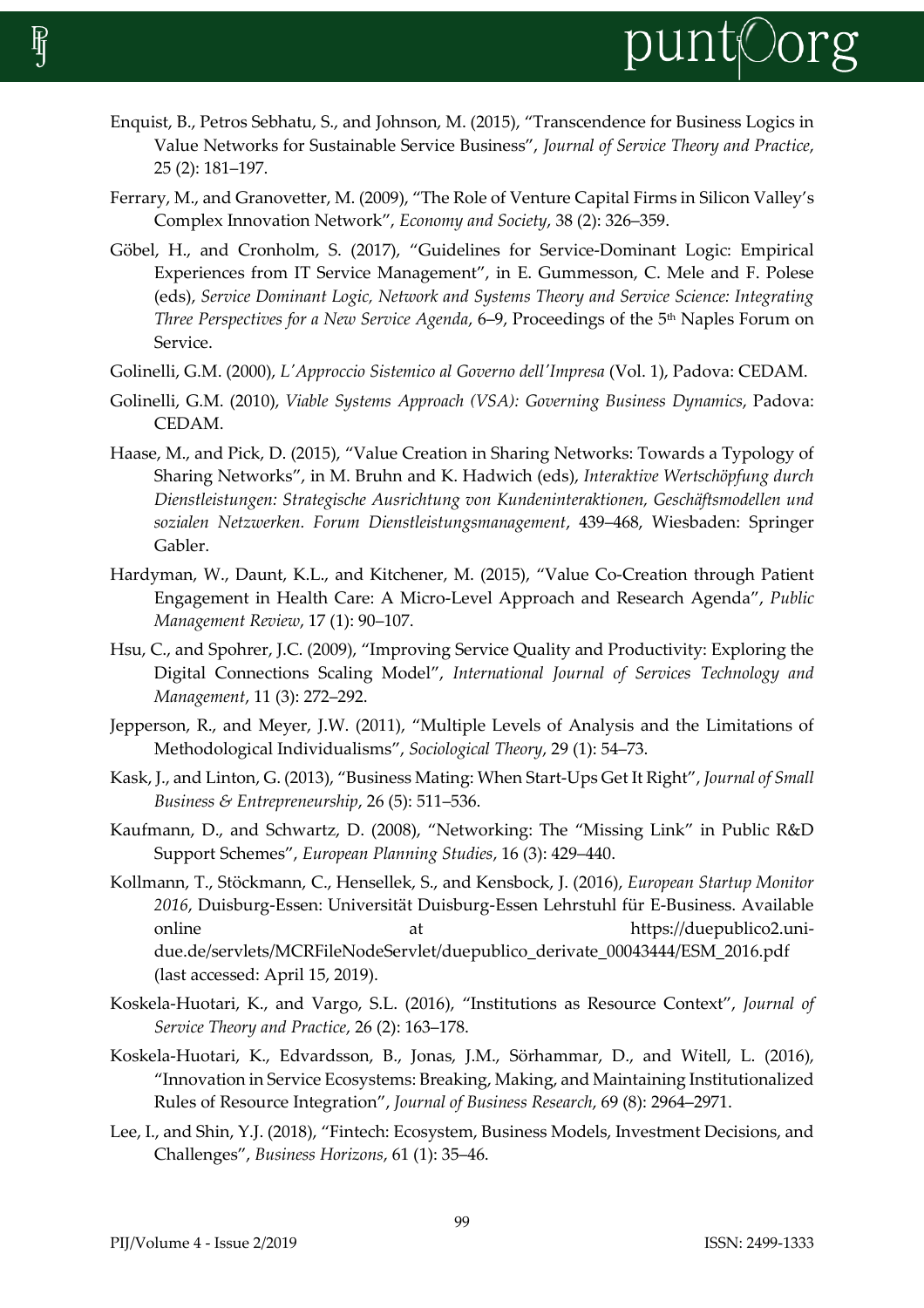

- Lusch, R.F., and Nambisan, S. (2015), "Service Innovation: A Service-Dominant Logic Perspective", *MIS Quarterly*, 39 (1): 155–176.
- Lusch, R.F., and Vargo, S.L. (2014), *The Service-Dominant Logic of Marketing: Dialog, Debate, and Directions*, London: Routledge.
- Lusch, R.F., Vargo, S.L., and Gustafsson, A. (2016), "Fostering a Trans-Disciplinary Perspectives of Service Ecosystems", *Journal of Business Research*, 69 (8): 2957–2963.
- Maglio, P.P., and Spohrer, J. (2008), "Fundamentals of Service Science", *Journal of the Academy of Marketing Science*, 36 (1): 18–20.
- Maracine, V., and Scarlat, E. (2009), "Dynamic Knowledge and Healthcare Knowledge Ecosystems", *The Electronic Journal of Knowledge Management*, 7 (1): 99–110.
- McDermott, K., Kurucz, E.C., and Colbert, B.A. (2018), "Social Entrepreneurial Opportunity and Active Stakeholder Participation: Resource Mobilization in Enterprising Conveners of Cross-Sector Social Partnerships", *Journal of Cleaner Production*, 183: 121–131.
- Meynhardt, T., Chandler, J.D., and Strathoff, P. (2016), "Systemic Principles of Value Co-Creation: Synergetics of Value and Service Ecosystems", *Journal of Business Research*, 69 (8): 2981–2989.
- Michel, S., Vargo, S.L., and Lusch, R.F. (2008), "Reconfiguration of the Conceptual Landscape: A Tribute to the Service Logic of Richard Normann", *Journal of the Academy of Marketing Science*, 36 (1): 152–155.
- Mokyr, J. (2004), "Accounting for the Industrial Revolution", in R. Floud and P. Johnson (eds), *The Cambridge Economic History of Modern Britain*, 1700–1860, Cambridge: Cambridge University Press.
- Nogueira, T., de Souza, K.F., Fornaro, A., de Fatima Andrade, M., and de Carvalho, L.R.F. (2015), "On-Road Emissions of Carbonyls from Vehicles Powered by Biofuel Blends in Traffic Tunnels in the Metropolitan Area of Sao Paulo, Brazil", *Atmospheric Environment*, 108: 88–97.
- Nonaka, I., and Takeuchi, H. (1995), *The Knowledge-Creating Company*, Oxford: Oxford University Press.
- Nonaka, I., and Toyama, R. (2015), "The Knowledge-Creating Theory Revisited: Knowledge Creation as a Synthesizing Process", in J.S. Edwards (ed.), *The Essentials of Knowledge Management*, 95–110, London: Palgrave Macmillan.
- Orlikowski, W.J. (1992), "The Duality of Technology: Rethinking the Concept of Technology in Organizations", *Organization Science*, 3 (3): 398–427.
- Palumbo, R., Cosimato, S., and Tommasetti, A. (2017), "Dream or Reality? A Recipe for Sustainable and Innovative Health Care Ecosystems", *The TQM Journal*, 29 (6): 847–862.
- Pels, J., Barile, S., Saviano, M., Polese, F., and Carrubbo, L. (2014), "The Contribution of vSa and SDL Perspectives to Strategic Thinking in Emerging Economies: Managing Service Quality", *An International Journal*, 24 (6): 565–591.
- Polese, F., Carrubbo, L., Bruni, R., and Maione, G. (2017), "The Viable System Perspective of Actors in Eco-Systems", *The TQM Journal*, 29 (6): 783–799.
- Prahalad, C. K. and Ramaswamy, V. (2004), "Co-Creation Experiences: The Next Practice in Value Creation", *Journal of Interactive Marketing*, 18 (3): 5–14.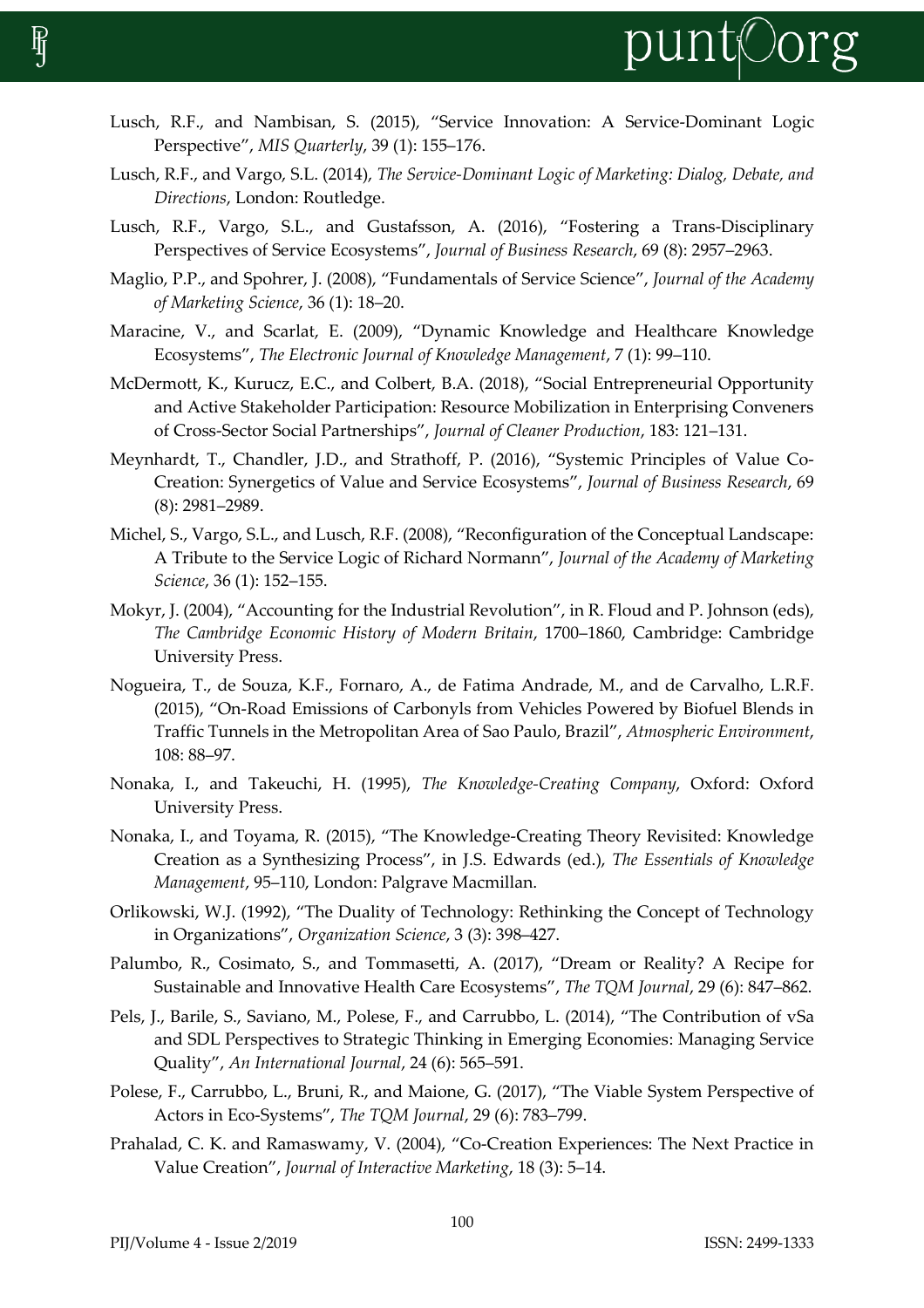

- Ramaswamy, V., and Gouillart, F.J. (2010), *The Power of Co-Creation: Build It with Them to Boost Growth, Productivity, and Profits*, London: Simon & Schuster.
- Rasmussen, E., and Wright, M. (2015), "How Can Universities Facilitate Academic Spin-Offs? An Entrepreneurial Competency Perspective", *The Journal of Technology Transfer*, 40 (5): 782–799.
- Reynoso, J. (2009), "Values‐Based Service for Sustainable Business–Lessons from IKEA", *Journal of Service Management*, 20 (4): 473–475.
- Ries, E. (2011), *The Lean Startup: How Today's Entrepreneurs Use Continuous Innovation to Create Radically Successful Businesses*, New York (NY): Crown Books.
- Rubin, T.H., Aas, T.H., and Stead, A. (2015), "Knowledge Flow in Technological Business Incubators: Evidence from Australia and Israel", *Technovation*, 41: 11–24.
- Saviano, M., Barile, S., Spohrer, J.C., and Caputo, F. (2017), "A Service Research Contribution to the Global Challenge of Sustainability", *Journal of Service Theory and Practice*, 27 (5): 951–976.
- Saviano, M., Bassano, C., and Calabrese, M. (2010), "A VSA-SS Approach to Healthcare Service Systems the Triple Target of Efficiency, Effectiveness and Sustainability", *Service Science*, 2: 41–61.
- Serbanati, A., Medaglia, C.M., and Ceipidor, U.B. (2011), "Building Blocks of the Internet of Things: State of the Art and Beyond", in C. Turcu (ed.), *Deploying RFID-Challenges, Solutions, and Open Issues*, 351–366, Rijeka (Croatia): inTech.
- Simon, F. (2018), *External Knowledge Sourcing from Startups: An Analysis of the Pre-Collaboration Phase*, Göttingen (Germany): University of Twente.
- Soetanto, D., and van Geenhuizen, M. (2015), "Getting the Right Balance: University Networks' Influence on Spin-Offs' Attraction of Funding for Innovation", *Technovation*, 36: 26–38.
- Spender, J.C., Corvello, V., Grimaldi, M., and Rippa, P. (2017), "Startups and Open Innovation: A Review of the Literature", *European Journal of Innovation Management*, 20 (1): 4–30.
- Spender, J.C. (1996), "Making Knowledge the Basis of a Dynamic Theory of the Firm", *Strategic Management Journal*, 17 (2): 45–62.
- Spohrer, J., and Kwan, S.K. (2009), "Service Science, Management, Engineering, and Design (SSMED): An Emerging Discipline-Outline & References", *International Journal of Information Systems in the Service Sector* (IJISSS), 1 (3): 1–31.
- Spohrer, J., Maglio, P.P., Bailey, J., and Gruhl, D. (2007), "Steps toward a Science of Service Systems", *Computer*, 40 (1): 71–77.
- Storbacka, K., Brodie, R.J., Böhmann, T., Maglio, P.P., and Nenonen, S. (2016), "Actor Engagement as a Microfoundation for Value Co-Creation", *Journal of Business Research*, 69 (8): 3008–3017.
- Strömsten, T., and Waluszewski, A. (2012), "Governance and Resource Interaction in Networks: The Role of Venture Capital in a Biotech Start-Up", *Journal of Business Research*, 65 (2): 232–244.
- Teece, D.J. (2010), "Business Models, Business Strategy and Innovation", *Long Range Planning*, 43 (2-3): 172–194.